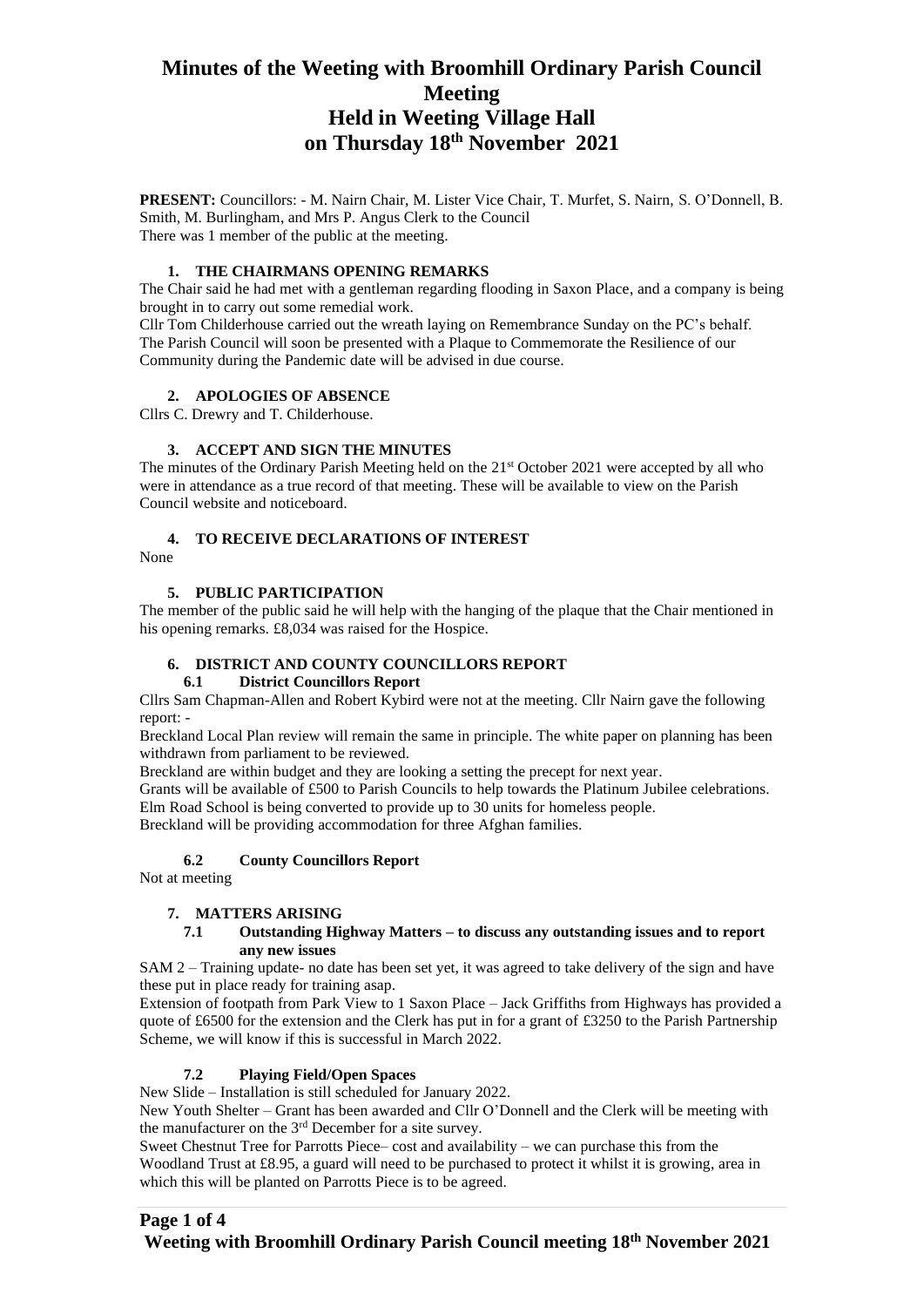## **Minutes of the Weeting with Broomhill Ordinary Parish Council Meeting Held in Weeting Village Hall**

## **on Thursday 18th November 2021**

Roller on the playing field – Cllr Murfet will be taking this away this week.

Captain Toms Memorial Garden – to review the maintenance and upkeep of the garden on Parrotts Piece – Cllr O'Donnell will be speaking to the head teacher to ascertain who is looking after this and to also request receipts for the plants that were purchased as these are needed for auditing purposes. Cross Country Elliptical fault – update on repair – the manufacture had ordered the wrong part so repair has been put back to January 2022.

The Mole man has been called in to deal with moles on Parrotts Piece and the playing field. TTSR have provided the PC with a quote for 2022 to 2024 and it was agreed to go ahead with the 3 year contract.

Litter bins are being emptied once a week and the old bin in the children play area is to be taken out and replaced with a bin with a lid.

## **7.3 Lapel Pins – to agree pins to be awarded (if any)**

A resident was recommended to receive a pin for their services to the Parish of Weeting, the Clerk will arrange this.

## **7.4 Queens Platinum Jubilee 2nd to 5th June 2022 – discussions for ideas for celebrations next year**

It was agreed to approach the Bowls Club and Village Hall to see what plans they have in hand. The Saxon Pub will also be asked if they can help with this.

#### **7.5 Lottery Grant – update regarding the advice on how to apply for a lottery grant**

Cllr O'Donnell and the Clerk attended an online meeting to receive advice on the best way to obtain a lottery grant for new equipment for the play area and will be pursuing ways to consult with the local community regarding their ideas for new equipment. Survey Monkey could be used and also something can be put in the magazine for those not on line. A prize such as a  $\text{\pounds}10.00$  voucher for fish and chips from Georges could be offered as an incentive to take part on the survey.

#### **7.6 Response to our request for a meeting with the new Head Teacher of Weeting School**

None so far – Cllr O'Donnell will speak to the Head.

#### **7.7 Recycling Area "No Fly Tipping" signs – update from the Clerk regards supply from Breckland Council**

The Clerk has chased this up on numerous occasions, she will try again and copy this in to Sam Chapman Allen.

### **7.8 Solar lamp – to discuss installing a solar lamp between the Village Hall and All Saints**

We have received a price of £1,900 for a solar powered lamp from Westcotec – it was agreed that the Clerk will look to see if this can be afforded this year and if not put it into next year's budget.

#### **7.9 Any other matters that need action**

Weeting Village Life delivery – Cllr S. Nairn said that there may be a problem with getting the magazine delivered on time as the usual family that deliver this has other commitments, Cllr O'Donnell, Cllr Lister and Cllr Nairn offered to help with this if needed.

## **8. REPORTS**

#### **8.1 Street Lighting Officers Report**

Cllr Burlingham said that she called Westcotec to report a street light and was told that this now has to be reported on line.

There are two Sodium lights, one in the entrance to Castle Close and the other at the top end of Park View that are both on all day, it was agreed that the Clerk contacts Westcotec to ask that they turn these off altogether.

#### **8.2 Bowls Club Report**

Licence renewal – still to be looked at.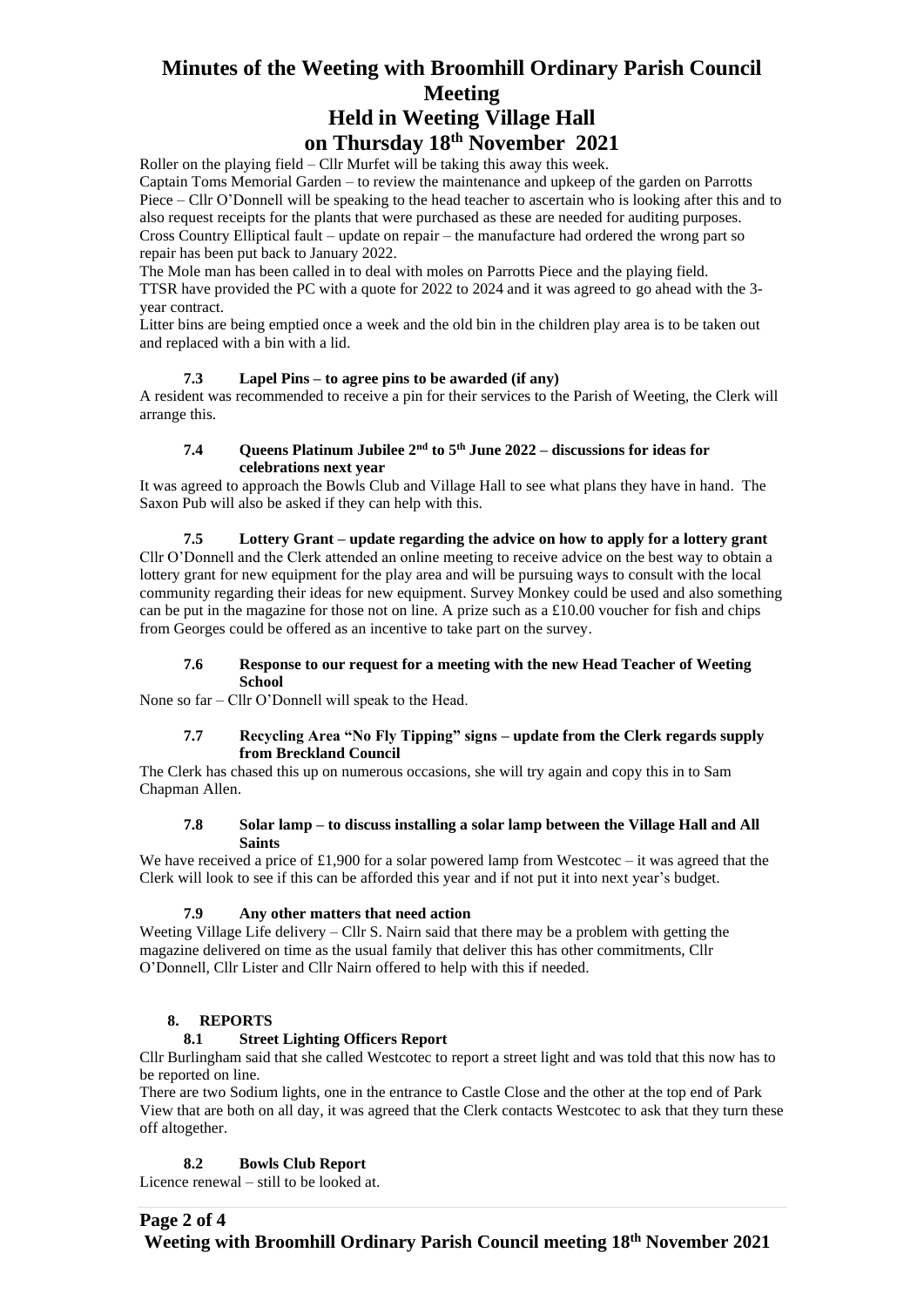# **Minutes of the Weeting with Broomhill Ordinary Parish Council Meeting Held in Weeting Village Hall on Thursday 18th November 2021**

#### **8.3 Village Hall Report**

The first meeting has just been held with the new committee.

Items discussed was: - insulation in the loft, new oven for the kitchen and the fire extinguishers need to be replaced. Cllr Nairn said that she was told that she could not speak at the meeting as she was not part of the committee, it was agreed that the Clerk will write a letter to the Chairman of the committee pointing out that Parish Councillors are allowed to speak at the meetings. Their next meeting will be on 21<sup>st</sup> January 2022

#### **8.4 Football Club Report**

Nothing received from them

#### **9. CORRESPONDENCE – To report on any outstanding correspondence received by the Council**

None outstanding

#### **10. FINANCE**

#### **10.1 To agree and sign the payments for November 2021**

The following payments for October/November invoices were agreed and authorised on Thursday the 18th November 2021, the payments were signed off by the Chair M. Nairn

| <b>Balance for November 2021</b>                  |                                         | £32,279.46   |
|---------------------------------------------------|-----------------------------------------|--------------|
|                                                   | Minus the following direct debits       |              |
| E-On Street Lights                                |                                         | £554.89      |
| E-On Street Lights Parrotts Piece                 |                                         | £19.79       |
| <b>Total Direct Debits</b>                        |                                         | £574.68      |
| Plus, the following receipts                      |                                         |              |
| <b>Total Income</b>                               |                                         | £0.00        |
| <b>Total after Direct Debits and Income</b>       |                                         | £31,704.78   |
| <b>Cheques/Bacs</b>                               | <b>Description</b>                      | <b>Total</b> |
| 8372561                                           | Breckland bin collection                | £19.92       |
| 8585835                                           | Football club electricity               | £81.83       |
| 8585895                                           | TTSR grass cutting                      | £1,369.14    |
| 8586016                                           | Hall Hire Oct and Nov                   | £50.00       |
| 8586884                                           | Westcotec Street light maintenance      | £194.08      |
| 8586944                                           | Clerks salary and office expenses       | £568.39      |
| 400280                                            | The Royal British Legion - Poppy Wreath | £30.00       |
| <b>Total Cheques / BACS paid</b>                  |                                         | £2,313.36    |
| <b>Balance in Community Account December 2021</b> |                                         | £29,391.42   |
| <b>Balance in Savings Account</b>                 |                                         | £10,603.58   |
| <b>Total in Parish Accounts</b>                   |                                         | £39,995.00   |
| <b>Restricted funds</b>                           |                                         |              |
| <b>NCF</b> grant for Slide                        |                                         | £4,360.00    |
| <b>NCF</b> grant for Teen Shelter                 |                                         | £3,439.00    |

#### **10.2 Budget 2022/2023 – to consider any projects for next year that may have an impact on the budget**

The Clerk will prepare an estimate on what will be spent this year to help with setting the budget for next year.

#### **11. PLANNING APPLICATIONS**

**To review any new Planning Applications and to note any that have been approved/refused/withdrawn**